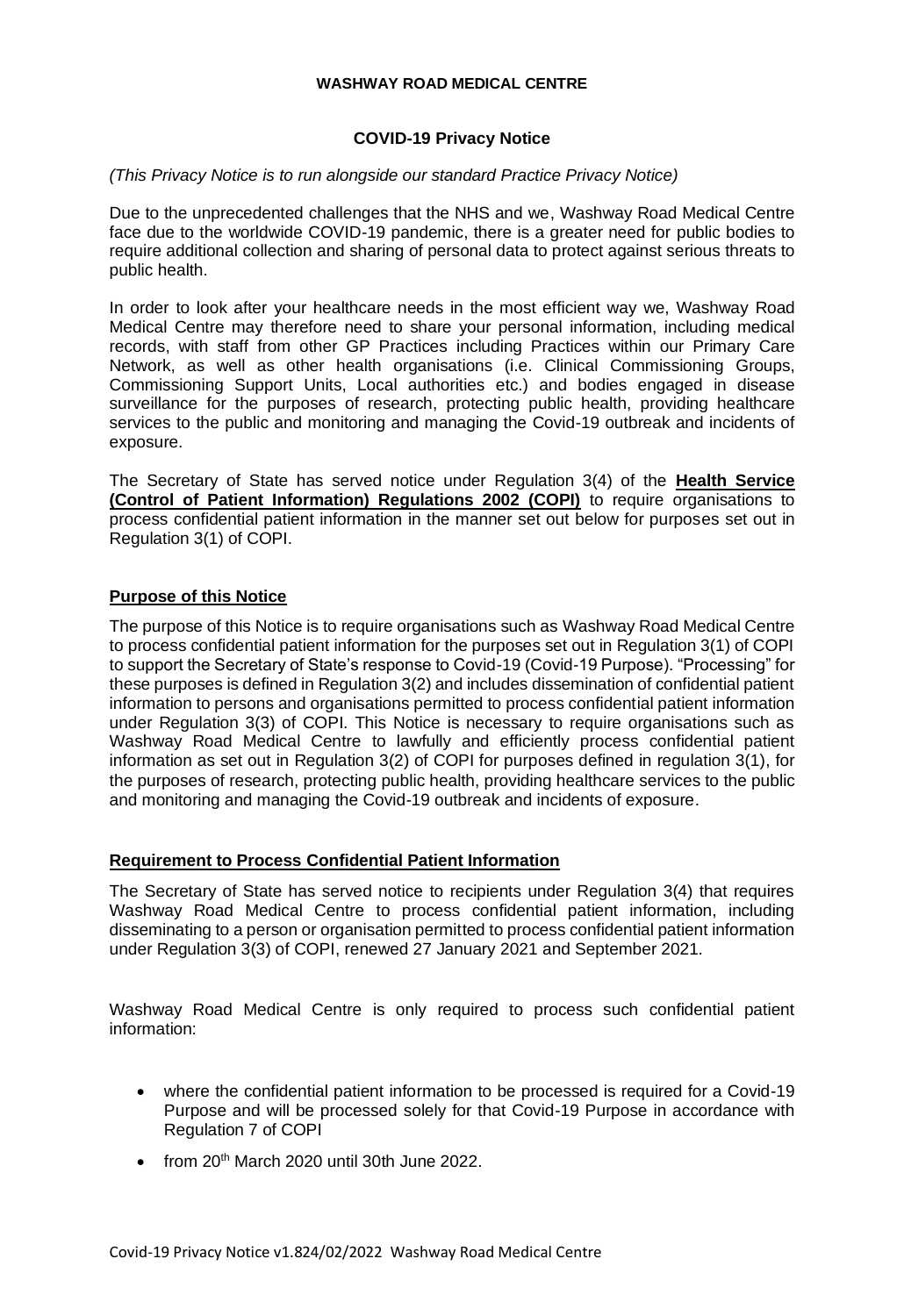# **Covid-19 Purpose**.

A Covid-19 Purpose includes but is not limited to the following:

- understanding Covid-19 and risks to public health, trends in Covid-19 and such risks, and controlling and preventing the spread of Covid-19 and such risks
- identifying and understanding information about patients or potential patients with or at risk of Covid-19, information about incidents of patient exposure to Covid-19 and the management of patients with or at risk of Covid-19 including: locating, contacting, screening, flagging and monitoring such patients and collecting information about and providing services in relation to testing, diagnosis, self-isolation, fitness to work, treatment, medical and social interventions and recovery from Covid-19
- understanding information about patient access to health services and adult social care services and the need for wider care of patients and vulnerable groups as a direct or indirect result of Covid-19 and the availability and capacity of those services or that care
- monitoring and managing the response to Covid-19 by health and social care bodies and the Government including providing information to the public about Covid-19 and its effectiveness and information about capacity, medicines, equipment, supplies, services and the workforce within the health services and adult social care services
- delivering services to patients, clinicians, the health services and adult social care services workforce and the public about and in connection with Covid-19, including the provision of information, fit notes and the provision of health care and adult social care services
- research and planning in relation to Covid-19.

## **Recording of processing**

A record will be kept by Washway Road Medical Centre of all data processed under this Notice.

#### **Sending Public Health Messages**

Data protection and electronic communication laws will not stop Washway Road Medical Centre from sending public health messages to you, either by phone, text or email as these messages are not direct marketing.

#### **Digital Consultations**

It may also be necessary, where the latest technology allows Washway Road Medical Centre to do so, to use your information and health data to facilitate digital consultations and diagnoses and we will always do this with your security in mind.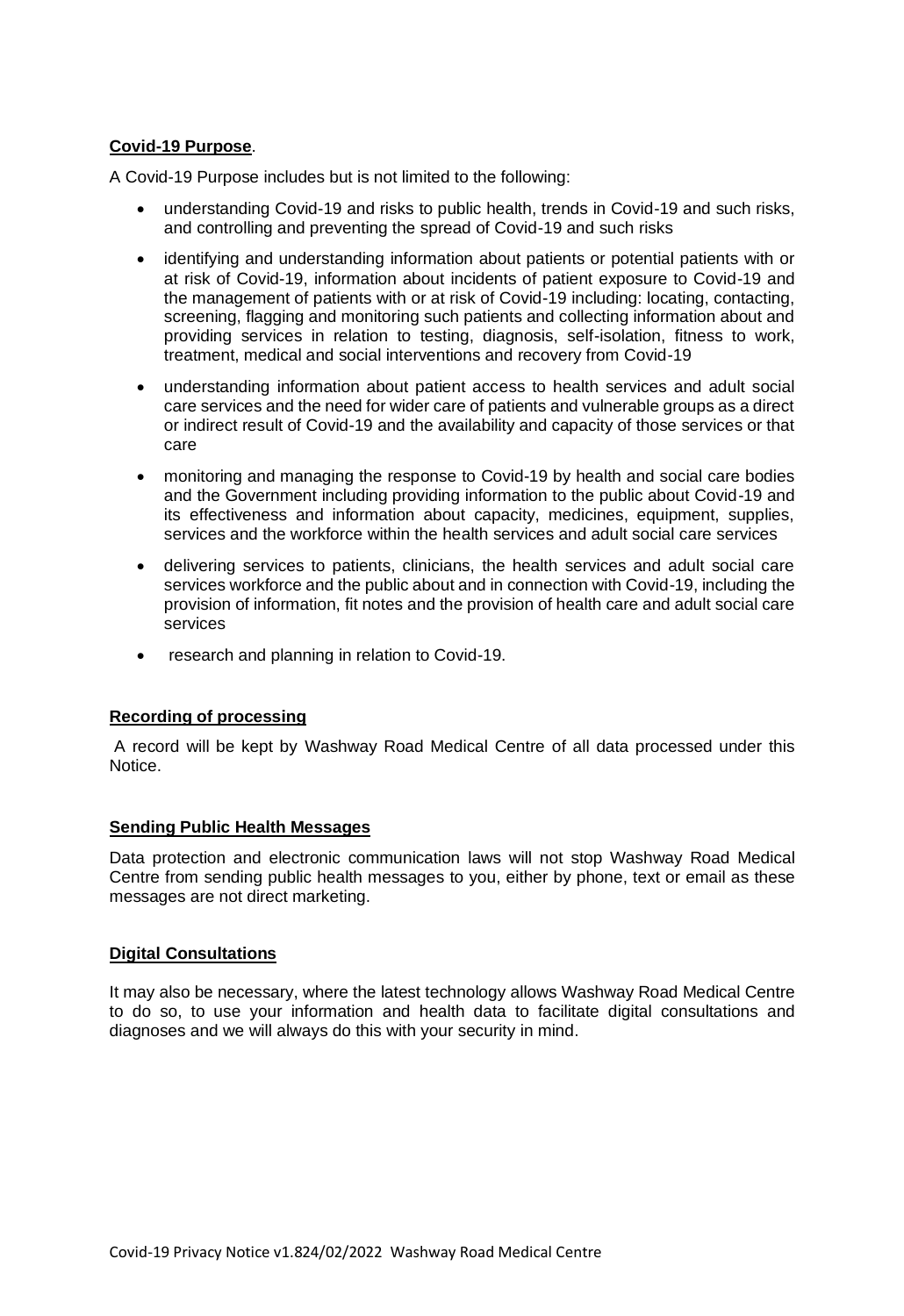### **Research and Pandemic Planning**

The Secretary of State has directed NHS Digital to collect, process and analyse data in connection with COVID-19 to support the Secretary of State's response to COVID-19 and support various COVID-19 purposes set out in the COVID-19 Public Health Directions 2020, 17 March 2020 (as amended) (COVID-19 Direction) and below. This enables NHS Digital to collect data and analyse and link the data for COVID-19 purposes with other data held by NHS Digital.

The purpose of the data collection is also to respond to the intense demand for General Practice data to be shared in support of vital planning and research for COVID-19 purposes, including under the general legal notice issued by the Secretary of State under Regulation 3(4) of the Health Service (Control of Patient Information) Regulations 2002 (COPI). NHS Digital has therefore been requested by the joint co-chairs of the Joint GP IT Committee (JGPITC) (the BMA and RCGP) to provide a tactical solution during the period of the COVID-19 pandemic to meet this demand and to relieve the growing burden and responsibility on General Practices. On 15 April 2020 the BMA and RCGP therefore gave their support via JGPITC to NHS Digital's proposal to use the General Practice Extraction Service (GPES) to deliver a data collection from General Practices, at scale and pace, as a tactical solution to support the COVID-19 response in the pandemic emergency period.

It is a requirement of the JGPITC that all requests by organisations to access and use this data will need to be made via the NHSX SPOC COVID-19 request process, that will triage and prioritise these requests and refer appropriate requests on to the NHS Digital Data Access Request Service (DARS). NHS Digital will consult with representatives of the BMA and the RCGP on all requests for access to the data. An outline of the process for this agreed with the BMA and the RCGP is published here. Requests by organisations to access record level data from this collection will also be subject to Independent Group Advising on the Release of Data (IGARD) consideration. Data applicants will need to demonstrate they have a lawful basis to access the data for COVID-19 purposes.

## **Benefits of this sharing**

Organisations, including the Government, health and social care organisations and researchers need access to this vital data for a range of COVID-19 purposes, to help plan, monitor and manage the national response to the COVID-19 pandemic, which will help save lives. COVID-19 purposes for which this data may be analysed and used may include:

- understanding COVID-19 and risks to public health, trends in COVID-19 and such risks, and controlling and preventing the spread of COVID-19 and such risks
- identifying and understanding information about patients or potential patients with, or at risk of COVID-19, information about incidents of patient exposure to COVID-19 and the management of patients with or at risk of COVID-19 including: locating, contacting, screening, flagging and monitoring such patients and collecting information about and providing services in relation to testing, diagnosis, self-isolation, fitness to work, treatment, medical and social interventions and recovery from COVID19
- understanding information about patient access to health services and adult social care services as a direct or indirect result of COVID-19, and the availability and capacity of those services • monitoring and managing the response to COVID-19 by health and social care bodies and the Government including providing information to the public about COVID-19 and its effectiveness and information about capacity, medicines, equipment, supplies, services and the workforce within the health services and adult social care services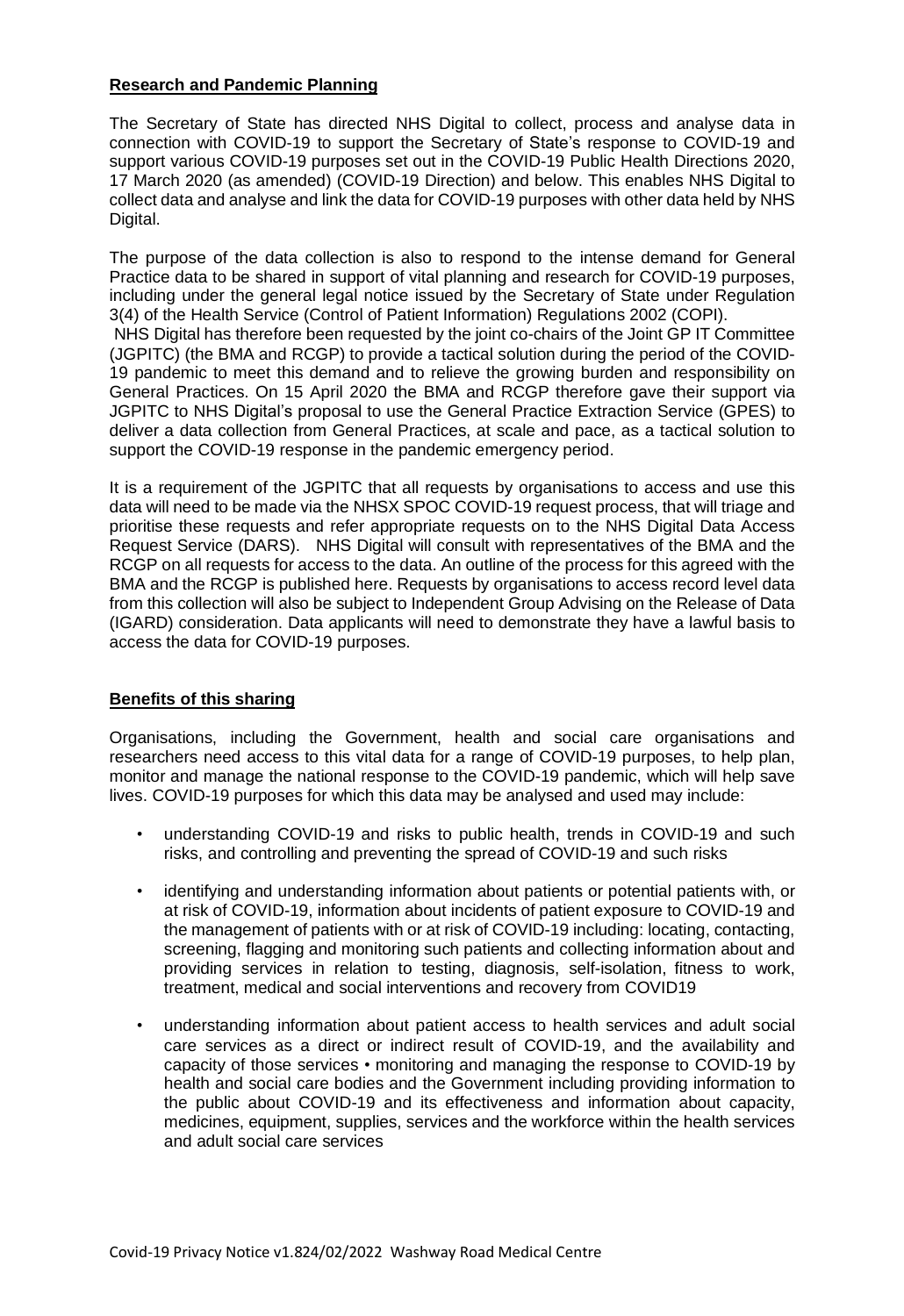- delivering services to patients, clinicians, the health services and adult social care services workforce and the public about and in connection with COVID-19, including the provision of information, fit notes and the provision of health care and adult social care services; and
- research and planning in relation to COVID-19.

Data may be analysed and linked to other data held by NHS Digital or held by other organisations to which access to the data is granted for COVID-19 purposes, through the process described above.

Data will be collected nationally from all GP Practices by NHS Digital every fortnight. All requests to access this data will be triaged through the NHSX SPOC COVID-19 request process and assessed and fulfilled by NHS Digital through DARS. This will significantly reduce the burden on General Practice at a time when demand on resources is high, enabling General Practice to focus on delivering health care and support to patients. It will also reduce compliance burden and risk for General Practice associated with sharing data and complying with the terms of the general legal notice issued under COPI, which applies to General Practices.

### **Legal Basis for this collection**

NHS Digital has been directed by the Secretary of State under section 254 of the 2012 Act under the COVID-19 Direction to establish and operate a system for the collection and analysis of the information specified for this service: GPES Data for Pandemic Planning and Research (COVID-19). A copy of the COVID-19 Direction is published here: https://digital.nhs.uk//aboutnhs-digital/corporate-information-and-documents/directions-anddata-provisionnotices/secretary-of-state-directions/covid-19-public-health-directions-2020.

Details of the information to be collected can be found on the NHS Digital website – Specification of this DPN. Type 1 objections will be upheld in collecting this data from General Practices and therefore the data for those patients who have registered a Type 1 objection with their GP will not be collected. The Type 1 objection prevents an individual's personal identifiable confidential information from being shared outside of their GP Practice except when it is being used for the purposes of their direct care. The National Data Opt-Out will not apply to the collection of the data, as this is a collection which is required by law.

This information is required by NHS Digital under section 259(1)(a) of the 2012 Act to comply with the COVID-19 Direction. In line with section 259(5) of the 2012 Act, all organisations in England that are within the scope of this Notice, as identified below under Health and Social Care Bodies within the scope of the collection, must comply with the requirement and provide information to NHS Digital in the form, manner and for the period specified in this Notice. This Notice is issued in accordance with the procedure published as part of NHS Digital's duty under section 259(8) of the 2012 Act.

In August 2020, the NHS announced that the seasonal national flu immunisation programme criteria for 2020 - 2021 will be expanded to include patients on the SPL. Therefore, to provide information that will support the identification of patients at moderate or high risk of complications from flu, a revision to the weekly extract of data has taken place. This, version three of the extract for the purpose of maintaining and updating the SPL, will continue until the expiry of the COVID-19 Direction. This is currently 30th June 2022. The frequency of the data collection may change in response to demand.

| Data collection extracted on a weekly basis   Revised weekly data collection. The first |                                      |
|-----------------------------------------------------------------------------------------|--------------------------------------|
| week commencing 13 April 2020                                                           | collection is due week commencing 28 |
|                                                                                         | September 220                        |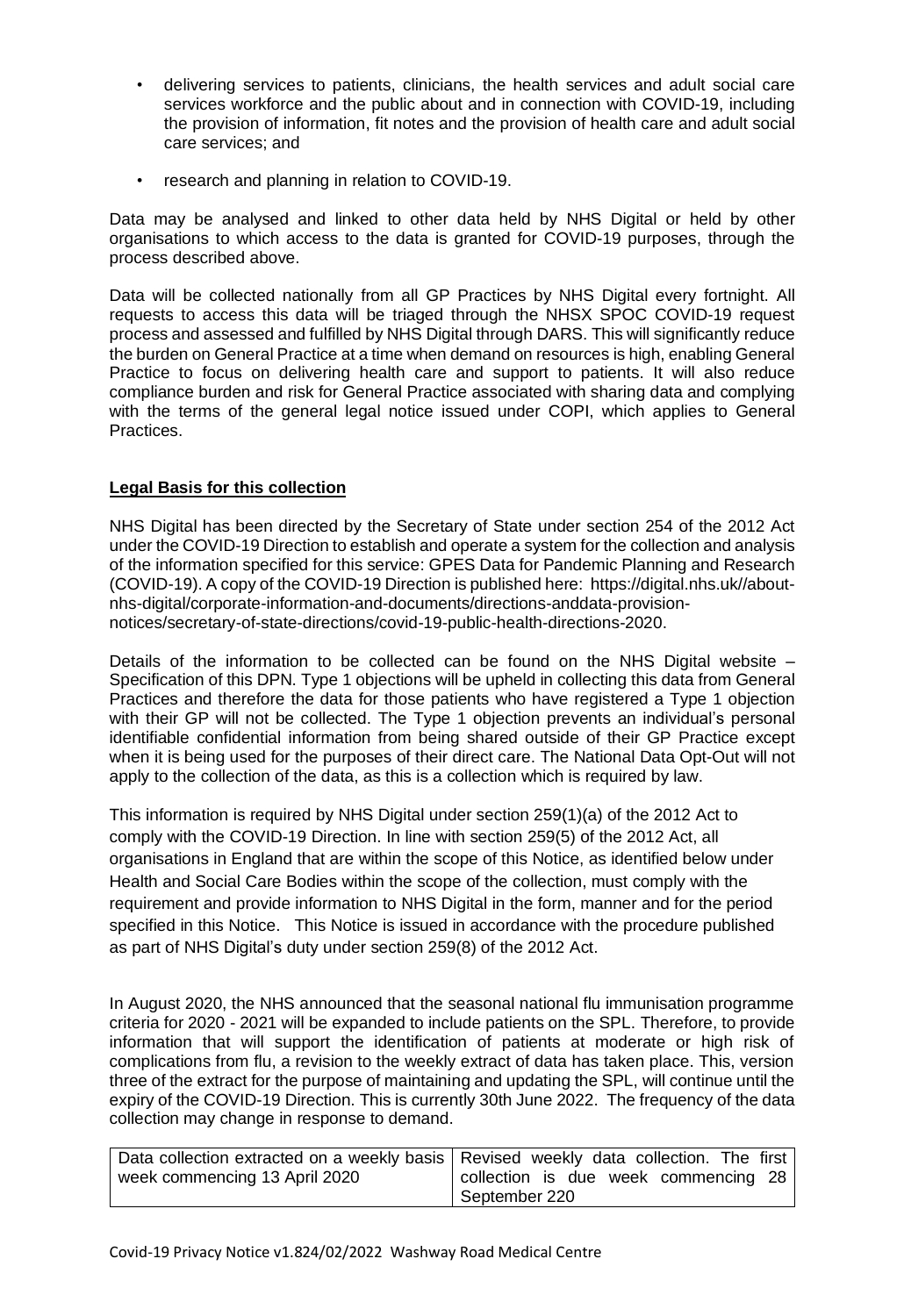| All patients with defined long-term medical<br>conditions which pose a COVID-19 risk,<br>identified as clinically extremely vulnerable<br>to that risk and/or on certain drug treatments<br>as below:<br>Medical Conditions that provide information                                                                                                                                                                                                                                                                                                                                                                                                                                                                                                                                                                                                                                                                                                                                                                                      | All patients with defined long-term medical<br>conditions which pose a COVID-19 risk,<br>identified<br>clinically<br>extremely<br>as<br>vulnerable/potentially clinically vulnerable to<br>that risk and/or on certain drug treatments as<br>below:<br>Medical Conditions that provide information                                                                                                                                                                                                                                                                                                                                                                                                                                                                                                                                                                                                                                                                                                                                                                                                    |
|-------------------------------------------------------------------------------------------------------------------------------------------------------------------------------------------------------------------------------------------------------------------------------------------------------------------------------------------------------------------------------------------------------------------------------------------------------------------------------------------------------------------------------------------------------------------------------------------------------------------------------------------------------------------------------------------------------------------------------------------------------------------------------------------------------------------------------------------------------------------------------------------------------------------------------------------------------------------------------------------------------------------------------------------|-------------------------------------------------------------------------------------------------------------------------------------------------------------------------------------------------------------------------------------------------------------------------------------------------------------------------------------------------------------------------------------------------------------------------------------------------------------------------------------------------------------------------------------------------------------------------------------------------------------------------------------------------------------------------------------------------------------------------------------------------------------------------------------------------------------------------------------------------------------------------------------------------------------------------------------------------------------------------------------------------------------------------------------------------------------------------------------------------------|
| on clinically vulnerable patients<br>Severe asthma and dust related lung<br>disease with relevant treatment in the<br>last 12 months (asthma treatment &<br>prednisolone<br>high<br>OR.<br>dose<br>cortiscosteroid safety card)<br>COPD emphysema, and associated<br>$\bullet$<br>lung diseases with relevant treatment<br>in the last 12 months (COPD drugs<br><b>OR</b><br>high<br>dose<br>high<br>dose<br>cortiscosteroid safety card<br>Non-asthma<br>and<br>non-COPD<br>respiratory disease<br>Cancer(haem and others)<br>٠<br>Genetic, metabolic or autoimmune<br>$\bullet$<br>disease<br>Immunosuppression drugs in the last<br>٠<br>12 months<br>Flu-like symptoms or respiratory tract<br>$\bullet$<br>infections from 1 November 2019<br>Transplants<br>with<br>severe<br>$\bullet$<br>Immunosuppression drug treatment<br>in the last 12 months<br>Pregnant in last 9 months<br>Patients designated separately as at<br>$\bullet$<br>COVID-19<br>risk<br>from<br>using<br>high/medium/low risk SNOWED CT<br>Codes, for example | on clinically vulnerable patients<br>Severe asthma and dust related lung<br>$\bullet$<br>disease with relevant treatment in the<br>last 12 months (asthma treatment &<br>prednisolone<br>dose<br>OR.<br>high<br>cortiscosteroid safety card)<br>COPD emphysema, and associated<br>$\bullet$<br>lung diseases with relevant treatment<br>in the last 12 months (COPD drugs<br><b>OR</b><br>high<br>dose<br>high<br>dose<br>cortiscosteroid safety card<br>Non-asthma<br>and<br>non-COPD<br>$\bullet$<br>respiratory disease<br>Cancer(haem and others)<br>$\bullet$<br>Genetic, metabolic or autoimmune<br>$\bullet$<br>disease<br>Immunosuppression drugs in the last<br>٠<br>12 months<br>Flu-like symptoms or respiratory tract<br>$\bullet$<br>infections from 1 November 2019<br>Transplants<br>with<br>severe<br>$\bullet$<br>Immunosuppression drug treatment<br>in the last 12 months<br>Pregnant in last 9 months<br>$\bullet$<br>No change<br>Patients designated separately as at<br>$\bullet$<br>COVID-19<br>risk<br>from<br>using<br>high/medium/low risk SNOWED CT<br>Codes, for example |
|                                                                                                                                                                                                                                                                                                                                                                                                                                                                                                                                                                                                                                                                                                                                                                                                                                                                                                                                                                                                                                           | No change                                                                                                                                                                                                                                                                                                                                                                                                                                                                                                                                                                                                                                                                                                                                                                                                                                                                                                                                                                                                                                                                                             |
| Patients with a COVID-19 activity code                                                                                                                                                                                                                                                                                                                                                                                                                                                                                                                                                                                                                                                                                                                                                                                                                                                                                                                                                                                                    | Patients with a COVID-19 activity code                                                                                                                                                                                                                                                                                                                                                                                                                                                                                                                                                                                                                                                                                                                                                                                                                                                                                                                                                                                                                                                                |
|                                                                                                                                                                                                                                                                                                                                                                                                                                                                                                                                                                                                                                                                                                                                                                                                                                                                                                                                                                                                                                           | No change<br>Clinically vulnerable patients (eligible for                                                                                                                                                                                                                                                                                                                                                                                                                                                                                                                                                                                                                                                                                                                                                                                                                                                                                                                                                                                                                                             |
|                                                                                                                                                                                                                                                                                                                                                                                                                                                                                                                                                                                                                                                                                                                                                                                                                                                                                                                                                                                                                                           | seasonal flu vaccination)                                                                                                                                                                                                                                                                                                                                                                                                                                                                                                                                                                                                                                                                                                                                                                                                                                                                                                                                                                                                                                                                             |
|                                                                                                                                                                                                                                                                                                                                                                                                                                                                                                                                                                                                                                                                                                                                                                                                                                                                                                                                                                                                                                           | <b>Chronic Respiratory disease</b><br>$\bullet$<br>Unresolved<br>asthma<br>with<br>recent<br>$\bullet$                                                                                                                                                                                                                                                                                                                                                                                                                                                                                                                                                                                                                                                                                                                                                                                                                                                                                                                                                                                                |
|                                                                                                                                                                                                                                                                                                                                                                                                                                                                                                                                                                                                                                                                                                                                                                                                                                                                                                                                                                                                                                           | asthma drug treatment (in the last 12<br>months) or has ever<br>had<br>an<br>emergency hospital admission due to<br>asthma                                                                                                                                                                                                                                                                                                                                                                                                                                                                                                                                                                                                                                                                                                                                                                                                                                                                                                                                                                            |
|                                                                                                                                                                                                                                                                                                                                                                                                                                                                                                                                                                                                                                                                                                                                                                                                                                                                                                                                                                                                                                           | Chronic heart disease<br>٠<br>Unresolved chronic kidney disease                                                                                                                                                                                                                                                                                                                                                                                                                                                                                                                                                                                                                                                                                                                                                                                                                                                                                                                                                                                                                                       |
|                                                                                                                                                                                                                                                                                                                                                                                                                                                                                                                                                                                                                                                                                                                                                                                                                                                                                                                                                                                                                                           | stage3,4 and 5<br>Unresolved diabetes mellitus<br>Unresolved<br>immunosuppression<br>diagnosis                                                                                                                                                                                                                                                                                                                                                                                                                                                                                                                                                                                                                                                                                                                                                                                                                                                                                                                                                                                                        |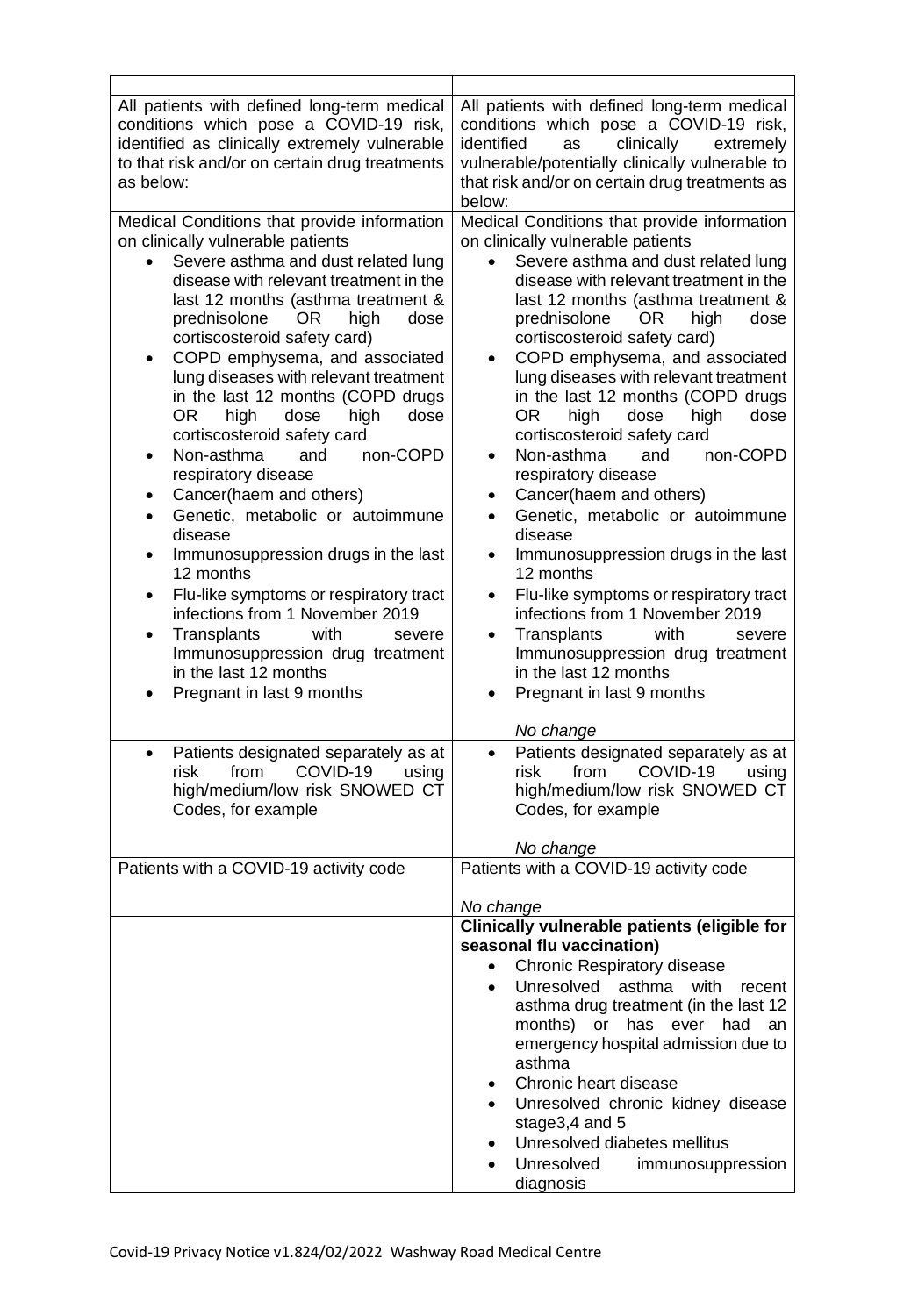| Immunosuppression procedure<br>in<br>$\bullet$<br>the last 12 months<br><b>Chronic Liver disease</b><br>$\bullet$<br>Chronic neurological disease<br>$\bullet$<br>Pregnant in the last 9<br>months<br>$\bullet$<br>(different<br>cluster<br>clinically<br>to<br>extremely vulnerable group)<br>In patients aged 16 and over: BMI of<br>$\bullet$<br>40+ in the last 12 months<br>In patients aged 16 and over: Latest<br>$\bullet$<br>BMI in the last 3 years was 40+<br>Learning<br>disability<br>(including<br>$\bullet$<br>Down's)<br>Has a "requires flu vaccination" code<br>$\bullet$<br>Identified as a healthcare worker in<br>the last 12 months<br>Household<br>contact<br>of<br>an<br>$\bullet$<br>immunocompromised individual                                                                                                                                                                                                                                                                              |
|-------------------------------------------------------------------------------------------------------------------------------------------------------------------------------------------------------------------------------------------------------------------------------------------------------------------------------------------------------------------------------------------------------------------------------------------------------------------------------------------------------------------------------------------------------------------------------------------------------------------------------------------------------------------------------------------------------------------------------------------------------------------------------------------------------------------------------------------------------------------------------------------------------------------------------------------------------------------------------------------------------------------------|
| Other Potentially clinically Vulnerable<br>patients<br>Unresolved hypertension<br>٠<br>Pulmonary hypertension<br>$\bullet$<br>Dementia<br>$\bullet$<br>Systemic lupus<br>٠<br>Discoid and non-systemic lupus<br>$\bullet$<br>Psoriasis<br>$\bullet$<br>Rheumatoid arthritis and associated                                                                                                                                                                                                                                                                                                                                                                                                                                                                                                                                                                                                                                                                                                                              |
| disorders<br>Additional Data items for Patients from the<br>above groups<br>Latest ethnic category code (all<br>groups)<br>Earliest code indicating that the<br>$\bullet$<br>patient has died (all groups)<br>Latest smoking status (all groups)<br>Blood pressure from the last 2 years<br>(all groups)<br>In patients aged 16 and over: all BMI<br>$\bullet$<br>and weight in last 5 years plus height<br>(all groups)<br>IFCC-HbA1c in the last 2 years (for<br>$\bullet$<br>diabetic patients in the flu group only)<br><b>COPD</b><br>Latest<br>resolved<br>and<br>admission codes (for COPD Patients<br>in the clinically extreme vulnerable<br>group only)<br>ACE inhibitors, ARBs and non-<br>$\bullet$<br>steroidal anti-inflammatory drugs in<br>the last 12 months (all groups)<br>Latest asthma emergency admission<br>$\bullet$<br>codes (for asthma patients in flu<br>group only)<br>Asthma-related drug treatments in<br>$\bullet$<br>the last 12 months (for asthma<br>patients in the flu group only) |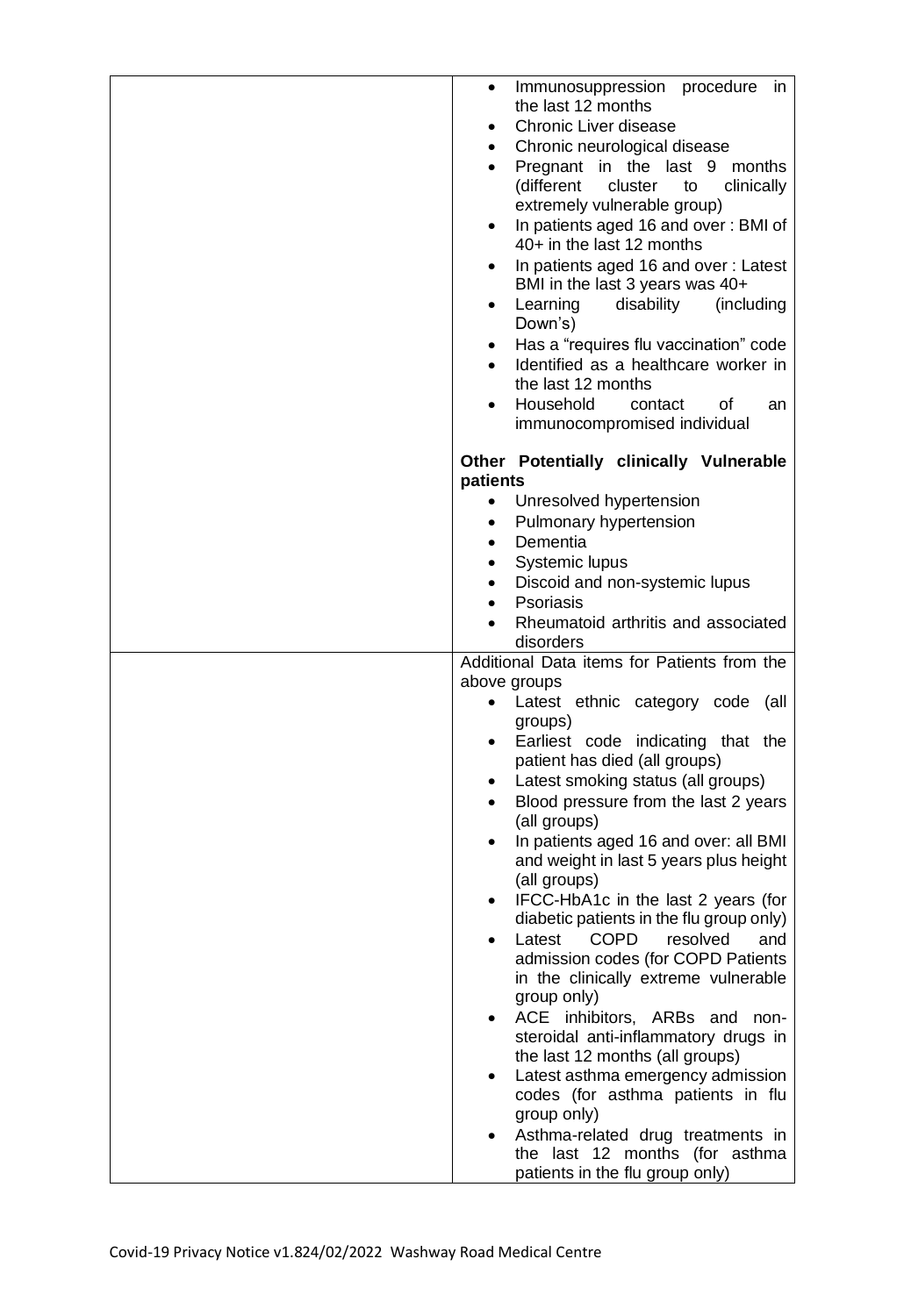The Secretary of State has directed NHS Digital to collect, process and analyse data in connection with COVID-19 to support the Secretary of State's response to COVID-19 and support various COVID-19 purposes set out in the COVID-19 Public Health Directions 2020, 17 March 2020 (COVID-19 Direction) (as amended) (COVID-19) Direction) and below. This enables NHS Digital to collect data and analyse and link the data for COVID-19 purposes with other data held by NHS Digital. The rationale for changing the data extraction is that the initial data collection was based on an existing specification for flu vaccination eligibility. This data extraction was then refined in order to more accurately reflect the patients who are clinically extremely vulnerable to COVID-19 and also to minimise the data we are collecting. A further refinement of the data extraction has taken place leading to the inclusion of new data being extracted. This will provide information to inform vaccination programmes. This General Practice Extraction

Service (GPES) data will be extracted weekly and be used to assist in producing a weekly update of the SPL. The objective of this collection is on an ongoing basis to identify patients registered at General Practices who may be: • clinically extremely vulnerable if they contract COVID-19 • at moderate or high risk of complications from flu or COVID-19. The data collected will be analysed and linked with other data NHS Digital or other organisations hold to identify: • a list of clinically extremely vulnerable patients who will be advised to take shielding measures to protect themselves. Advice given to these patients has been published by Public Health England and is available here: https://www.gov.uk/government/publications/guidanceon-shielding-and-protectingextremely-vulnerable-persons-from-covid-19/guidance-onshielding-and-protectingextremely-vulnerable-persons-from-covid-19#what-do-we-mean-byextremelyvulnerable • a list of patients at moderate or high risk of complications from flu to inform the flu call/recall vaccination programme.

Further information on the flu programme can be found here: [Coronavirus \(england.nhs.uk\)](https://www.england.nhs.uk/coronavirus/)

The extract may also be used for future direct care purposes relating to the COVID-19 outbreak. The methodology NHS Digital has used to produce the SPL is explained in detail and is published on the NHS Digital SPL website page here:

https://digital.nhs.uk/coronavirus/shielded-patient-list Patients

added to the SPL will be contacted by post, email (and/or SMS message where this is necessary) by the NHS on behalf of the Chief Medical Officer, Chris Whitty, to:

• advise of the measures they can take to reduce their risk of contracting the virus and signpost them to the Extremely Vulnerable Persons service operated by gov.uk at <https://www.gov.uk/coronavirus-extremely-vulnerable>

• offer a flu vaccination or to contact non-responders who remain unvaccinated (as per NHS England specifications for the service). The SPL will also be used to inform GPs of their individual patients on the SPL, by flagging those patient records on GP patient record systems. The SPL will be shared with a variety of other organisations involved in the care and support of those patients and for planning, commissioning and research purposes associated with COVID-19. Full details of those with whom information has been shared can be found on the NHS Digital SPL website here:

[https://digital.nhs.uk/coronavirus/shielded-patient-list/distribution.](https://digital.nhs.uk/coronavirus/shielded-patient-list/distribution)

Requests by organisations to access record level data from this collection will be subject to Independent Group Advising on the Release of Data (IGARD) consideration. Data applicants will need to demonstrate they have a lawful basis to access the data for COVID-19 purposes.